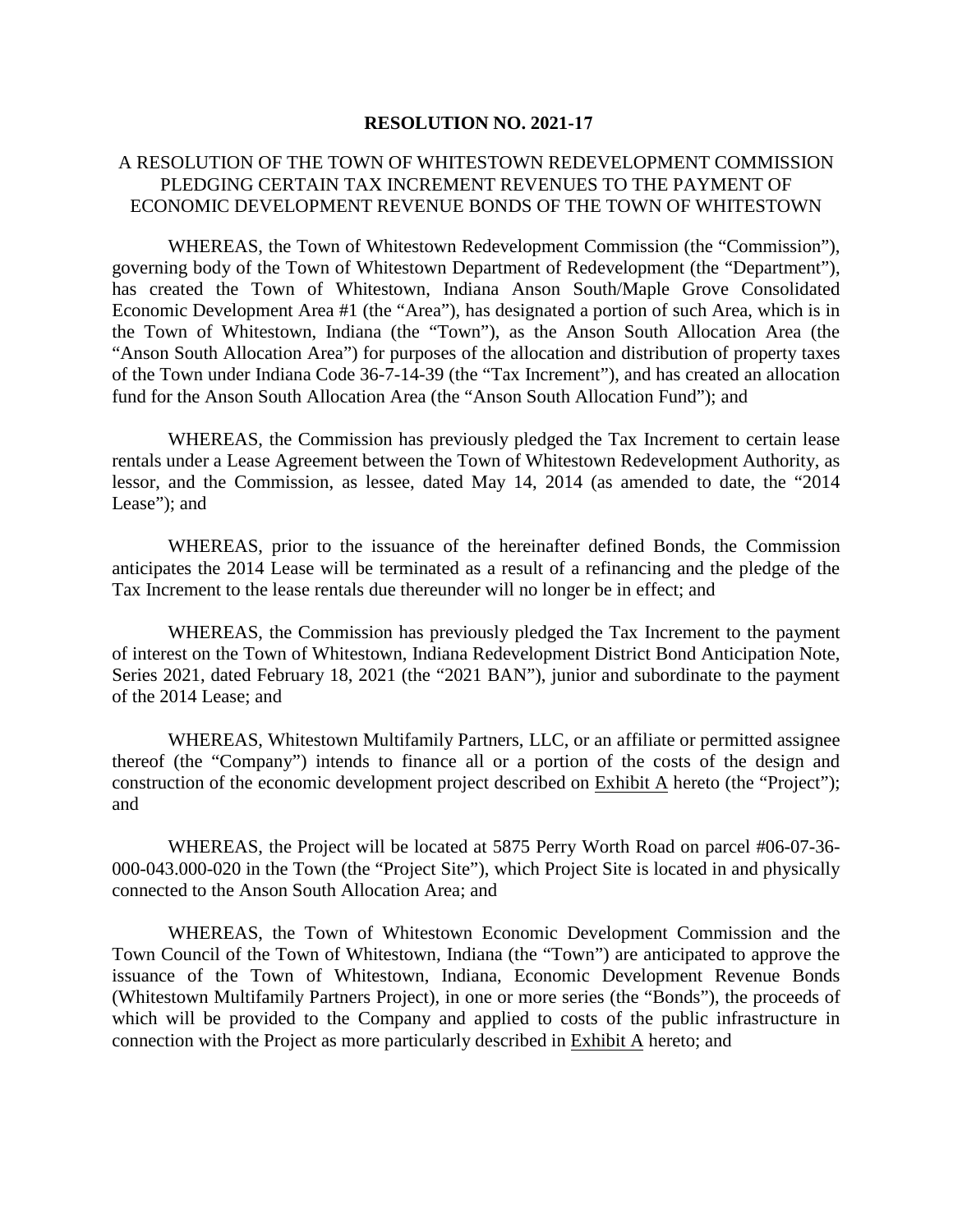WHEREAS, as an inducement to the Company to locate the Project in the Town, the Commission has agreed to pledge the Tax Increment generated from the Anson South Allocation Area to the payment of the Bonds as herein provided, such pledge to be subordinate to the pledge of Tax Increment to the payment of the 2014 Lease and the 2021 BAN; and

NOW, THEREFORE, BE IT RESOLVED by the Town of Whitestown Redevelopment Commission, as follows:

1. The Commission hereby finds that the pledge to the payment of the principal of and interest on the Bonds of Tax Increment generated from the Anson South Allocation Area and deposited in the Anson South Allocation Fund pursuant to Indiana Code 36-7-14-39 in an amount in each year equal to eighty percent (80%) of the Tax Increment generated from the Project Site (i.e., parcel #06-07-36-000-043.000-020), from the date of issuance of the Bonds until the Bonds shall no longer be outstanding (such pledge of Tax Increment, the "TIF Revenues"), will promote the economic development of the Town and the Area and comply with the plan for the Area, all in accordance with Indiana Code 36-7-14 and 36-7-25, each as amended (the "Act"). The pledge of TIF Revenues to the payment of the Bonds shall be junior and subordinate to the pledge of the Tax Increment to the payment of the 2014 Lease and the 2021 BAN. For the avoidance of doubt, the pledge of TIF Revenues to the payment of the Bonds is restricted in an amount each year to an amount equal to eighty percent (80%) of the Tax Increment generated from the Project Site, as calculated by the Clerk-Treasurer of the Town, with the advice of the Commission's municipal advisor.

2. The TIF Revenues shall be distributed in the manner set forth in this section. On or before each January 5 and July 5, the TIF Revenues shall be transferred to the trustee for the Bonds (the "Trustee") in an amount sufficient to pay the principal of and interest due on the Bonds and any fiscal agency charges (collectively, the "Debt Service") cumulatively due on the following January 15 and July 15. There shall be further transferred to the Trustee on or before each January 5 and July 5, after making any transfers for Debt Service, any remaining TIF Revenues which shall be used first to pay any unpaid prior Debt Service, second to fund any reserve requirement for the Bonds and third, to redeem the Bonds. Any transfers of TIF Revenues as herein provided in this Section 2 shall be junior and subordinate to the payments from Tax Increment due on the 2014 Lease and the 2021 BAN.

3. Pursuant to Indiana Code 36-7-14-39(b)(3)(D) and Indiana Code 5-1-14-4, the Commission hereby irrevocably pledges the TIF Revenues to the payment of the Bonds so long as the Bonds remain outstanding under the terms of the trust indenture securing the Bonds. Except for the 2014 Lease and the 2021 BAN, there are no other prior liens, encumbrances or other restrictions on the ability of the Commission to pledge the TIF Revenues to the payment of the Bonds. Once the Bonds are issued and so long as they remain outstanding, the Commission shall not issue any obligations ranking senior to the Bonds as to the pledge of Tax Increment unless consented to by 100% of the holders of the Bonds.

4. The Commission reserves the right to authorize and issue additional bonds or obligations (the "Parity Obligations"), payable out of the Tax Increment, ranking on a parity with the Bonds and payable ratably from the Tax Increment for the purpose of raising money for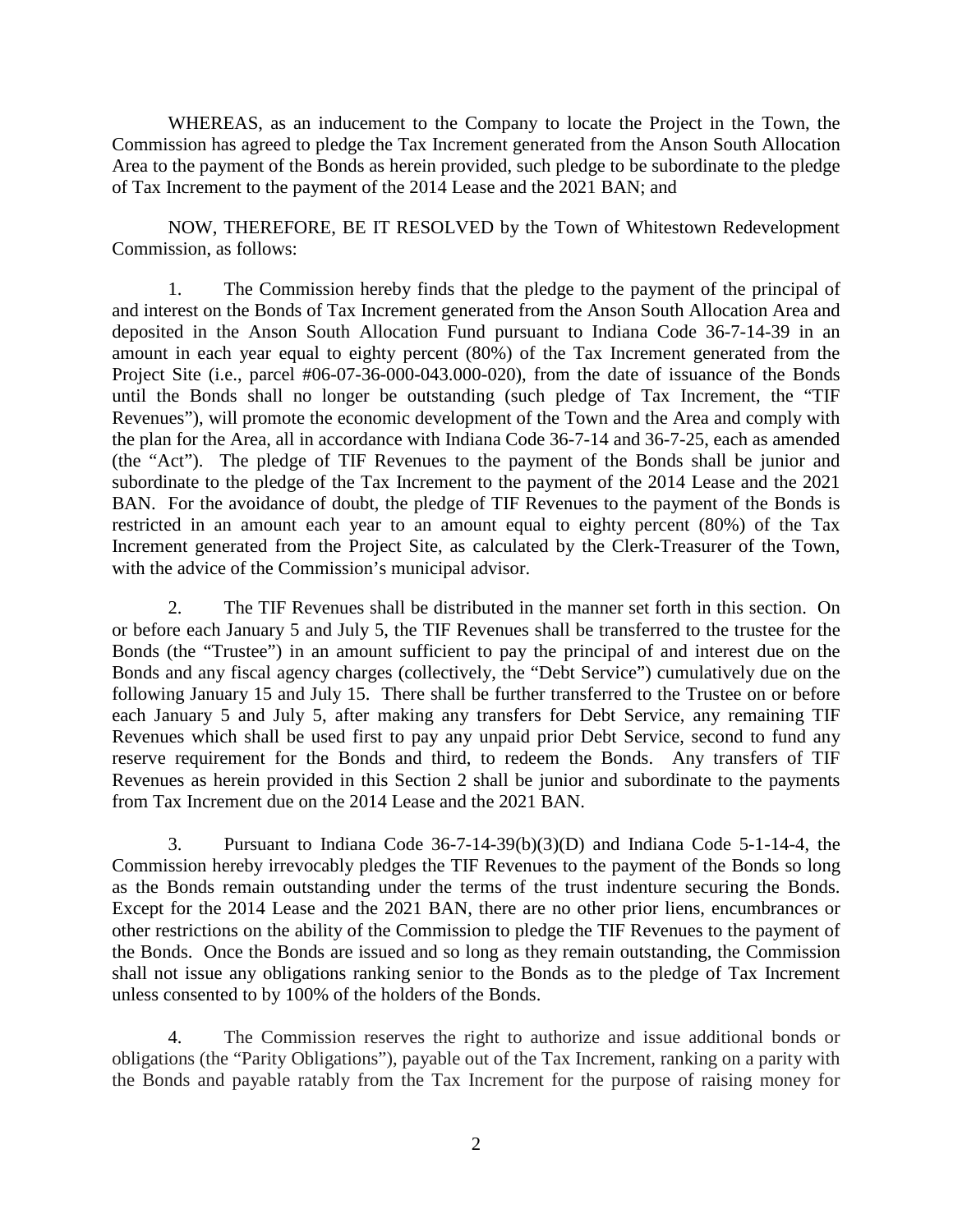future property acquisition, redevelopment or economic development in or serving the Area, or to refund such obligations, subject to the following conditions:

(a) All interest and principal payments and rental payments with respect to all obligations payable from the Tax Increment and junior obligations payable from the Tax Increment shall have been paid to date in accordance with the terms thereof, with no payment in arrears.

(b) As of the time of issuance of the Parity Obligations, the balances in the reserve accounts for any obligations payable from the Tax Increment, if any, shall be at least equal to the respective reserve requirements for such obligations.

(c) The Commission shall have received a certificate prepared by an independent certified public accountant or an independent financial consultant (the "Certifier") certifying that the Tax Increment estimated to be received in each succeeding year during the term of the proposed Parity Obligations, adjusted as provided below, is estimated to be equal to at least 125% (or such higher percentage as is determined by certification of the President of the Commission at the time of the sale of such Parity Obligations upon advice of the Commission's municipal advisor) of the combined principal and interest requirements on the outstanding Bonds (but only to the extent such is payable from TIF Revenues as calculated in Section 1 of this resolution (i.e., equivalent in each year to no more than 80% of the estimated Tax Increment from the Project Site)), all then outstanding Parity Obligations and any proposed Parity Obligations. In estimating the Tax Increment to be received in any future year, the Certifier shall base the calculation on assessed valuation actually assessed or to be assessed as of the assessment date immediately preceding the issuance of the Parity Obligations, adjusted for current and future reductions of property tax abatements granted to taxpayers in the Anson South Allocation Area without regard to any assumed increases in property values or property tax rates; provided, however, the Certifier may include in the calculation (i) of Tax Increment to be received in the Anson South Allocation Area, Tax Increment based on the addition of new assessed value estimated to be derived from the real property under construction in the Anson South Allocation Area as of the date of issuance of the Parity Obligations, even though not yet assessed, to the extent that the Certifier believes the amount to be reasonable and (ii) other funds irrevocably pledged to all then outstanding Parity Obligations.

(d) Payments of any Parity Obligations or junior obligations payable from TIF Revenues (including principal maturities, mandatory sinking fund payments, lease rental payments or otherwise) shall be payable semiannually on January 15 and July 15.

5. Once the Bonds have been issued, the provisions of this resolution shall not be repealed or amended in any respect which would adversely affect the rights of the holders of the Bonds with respect to the pledge of the TIF Revenues hereby for so long as the Bonds remain outstanding.

6. This resolution shall take effect immediately upon adoption by the Commission.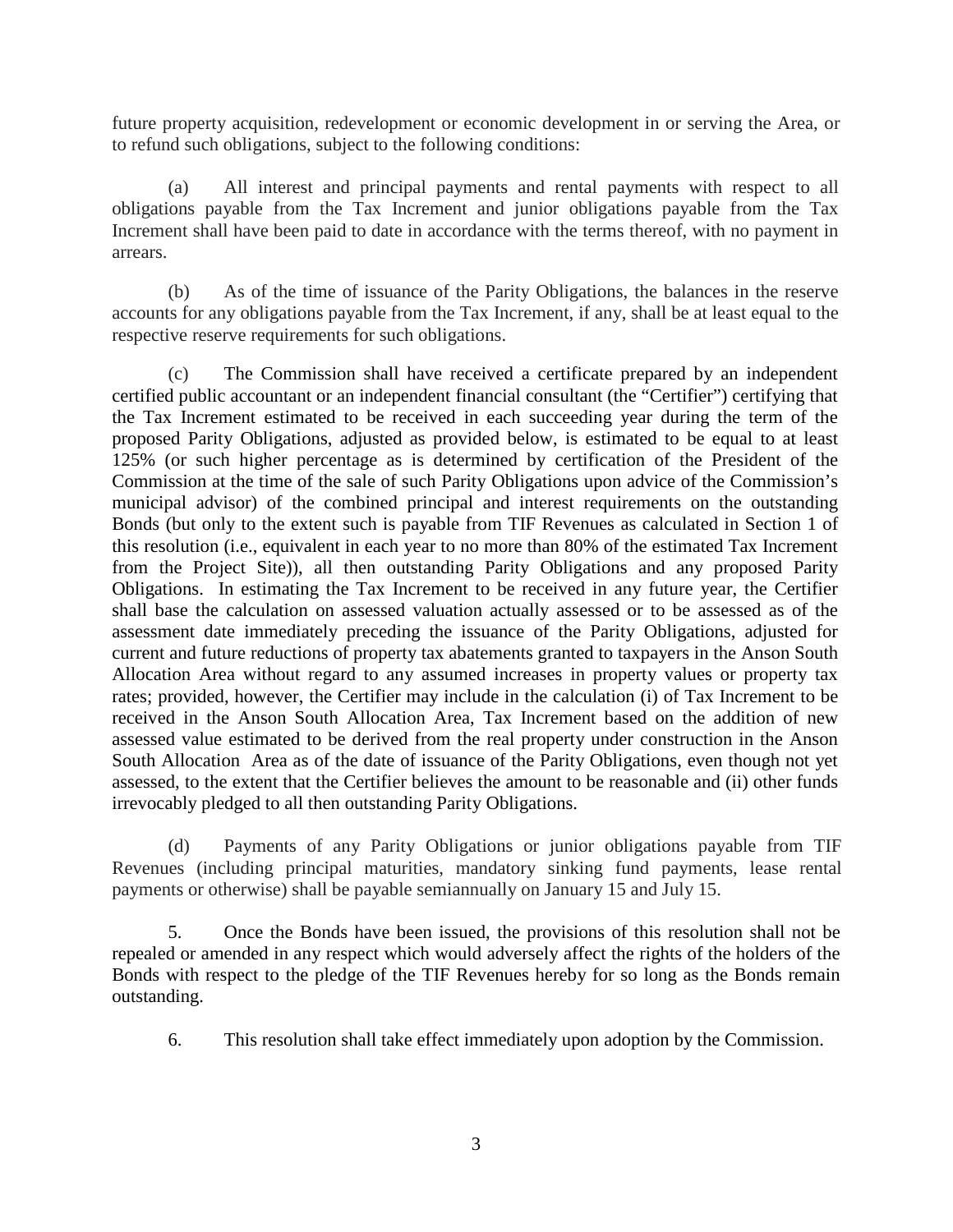Adopted the  $7<sup>th</sup>$  day of June, 2021, by a vote of \_\_\_\_\_\_ in favor and \_\_\_\_\_ against.

# TOWN OF WHITESTOWN REDEVELOPMENT COMMISSION

Bryan Brackemyre, President

ATTEST:

Adam Hess, Secretary

\_\_\_\_\_\_\_\_\_\_\_\_\_\_\_\_\_\_\_\_\_\_\_\_\_\_\_\_\_